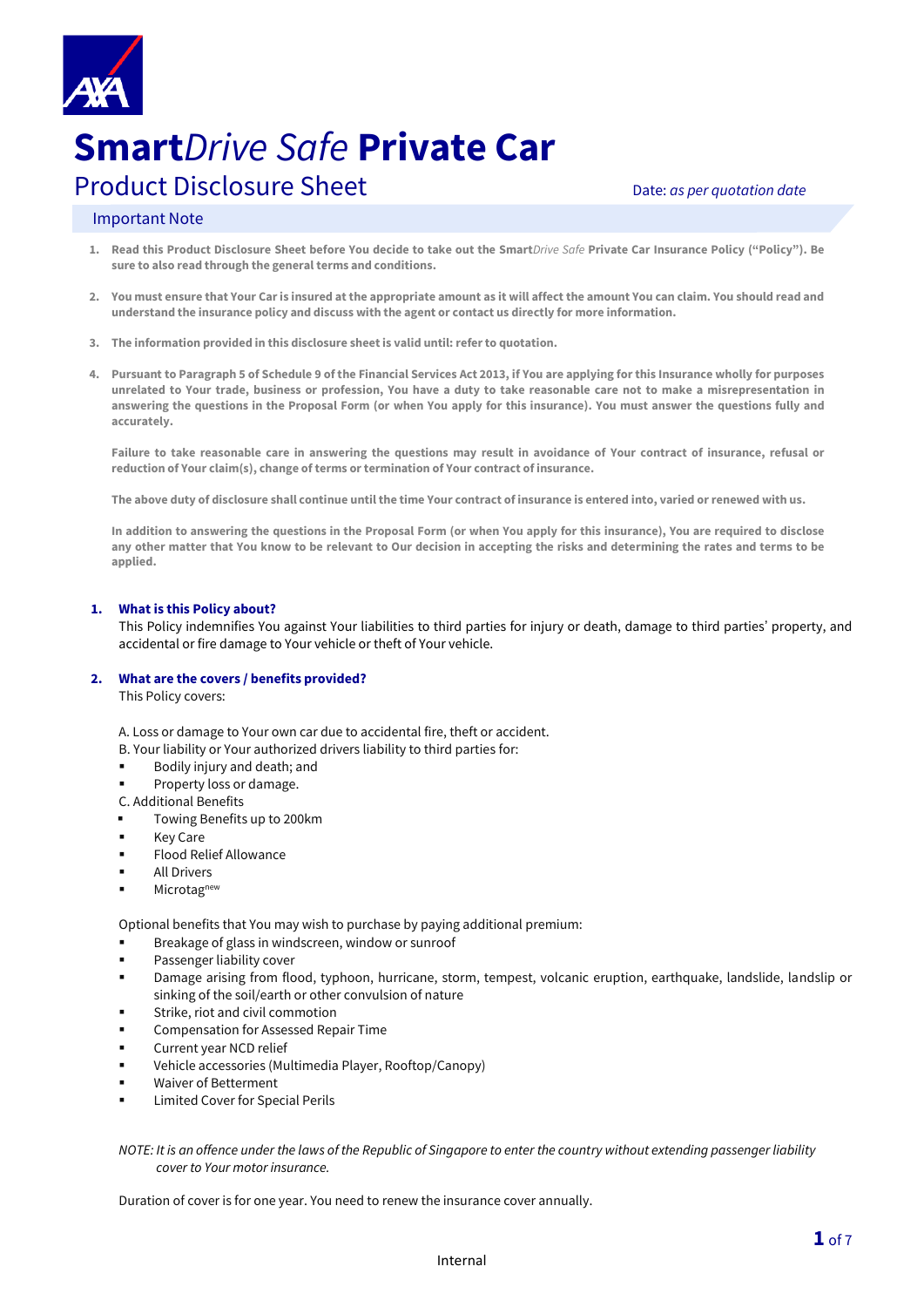# **3. What are the differences between AXA Smart***Drive* **and AXA Smart***Drive Safe***?**

| <b>Benefits</b> |                                                                                                                                                                                         | <b>AXA SmartDrive</b> |                           | <b>AXA SmartDrive Safe</b> |                                                                                                       |
|-----------------|-----------------------------------------------------------------------------------------------------------------------------------------------------------------------------------------|-----------------------|---------------------------|----------------------------|-------------------------------------------------------------------------------------------------------|
|                 |                                                                                                                                                                                         | <b>Cover</b>          | Limit                     | <b>Cover</b>               | Limit                                                                                                 |
| Section 1       | <b>Own Damage</b>                                                                                                                                                                       | $\checkmark$          | Up To Sum Insured         | $\checkmark$               | Up To Sum Insured                                                                                     |
|                 | Loss due to Theft or Fire                                                                                                                                                               | $\checkmark$          | Up To Sum Insured         | $\checkmark$               | Up To Sum Insured                                                                                     |
| Section 2       | <b>Liability to 3rd Party</b>                                                                                                                                                           |                       | Property Damage: 3million |                            | Property Damage: 3million                                                                             |
|                 |                                                                                                                                                                                         | $\checkmark$          | Bodily Injury: Unlimited  | $\checkmark$               | Bodily Injury: Unlimited                                                                              |
|                 | <b>Flood Relief Allowance</b><br>Lump sum payment for damage due<br>to flood, overflowing of waterways,<br>drains or rivers, or mudslides.                                              |                       |                           | $\checkmark$               | RM1,500                                                                                               |
|                 | <b>Towing Benefit</b><br>Additional Benefits 24/7 towing assistance for accidents<br>and breakdown up to 200KM per<br>event                                                             | N/A                   |                           | $\checkmark$               | 200KM                                                                                                 |
|                 | <b>Key Care</b><br>Reimbursement for loss of<br>designated vehicle key due to theft,<br>robbery or house break-in                                                                       |                       |                           | $\checkmark$               | RM1,500                                                                                               |
|                 | <b>All Driver</b><br>Waiver of compulsory excess for any<br>authorised driver (excluding under<br>21 years old or holders of P or L<br>driver's license)                                |                       |                           | $\checkmark$               | Waive excess RM400                                                                                    |
|                 | Microtag<br>Wire-free and self-powered device<br>to provide safety assistance in the<br>case of vehicle breakdown or<br>emergency and rewards safe drivers<br>with instant cash voucher |                       |                           | ✓                          | bCall Concierge<br>eCall Automatic Driver<br>Recognition<br>Safe Driving Alert<br>Safe Driving Points |

# **4. What is Microtag?**

Microtag is a wireless Bluetooth device ("Device") to provide safety assistance in the event of a breakdown or emergency and reward safe drivers with instant cash voucher. The Device automatically connects to AXA **Smart***Drive Safe* App ("App") via Bluetooth just like any other accessories in Your car.

# a) What happens after I sign up for **Smart***Drive Safe*?

Upon purchase of Your policy, You will receive an SMS confirmation and App download link that directs You to Google Playstore/Apple Appstore or alternatively You may search for AXA **Smart***Drive Safe* app from Google Playstore/Apple Appstore. After the App is downloaded, go to the registration screen where You are required to insert the last 6 digits of Your IC number/passport number/company registration number for authentication. After validating Your details, You will be invited to enter Your phone number. Within a minute, You will receive a password and a set of random numbers which is 8 digits in length for a second login.

To initiate the delivery process, login the App and enter Your preferred delivery address. Microtag will be shipped to You within seven (7) working days.

### b) How do I activate the Device using my smartphone?

- i) Upon receipt of the device, attach it near the gearbox, on Your windscreen, or somewhere visible and within reach to ensure that You are able to press the SOS button on the device easily during an emergency.
- ii) Turn the device on by holding down the button and wait for the sound of 3 beeps. Turn on Bluetooth on Your mobile phone and login to the app. Search for the Microtag and pair it with Your phone. Your Microtag is now activated.
- iii) You are now ready to begin Your safe driving journey and earn Safe Driving Points. Remember, help is just a button away! Just press it!



 $\overline{\phantom{a}}$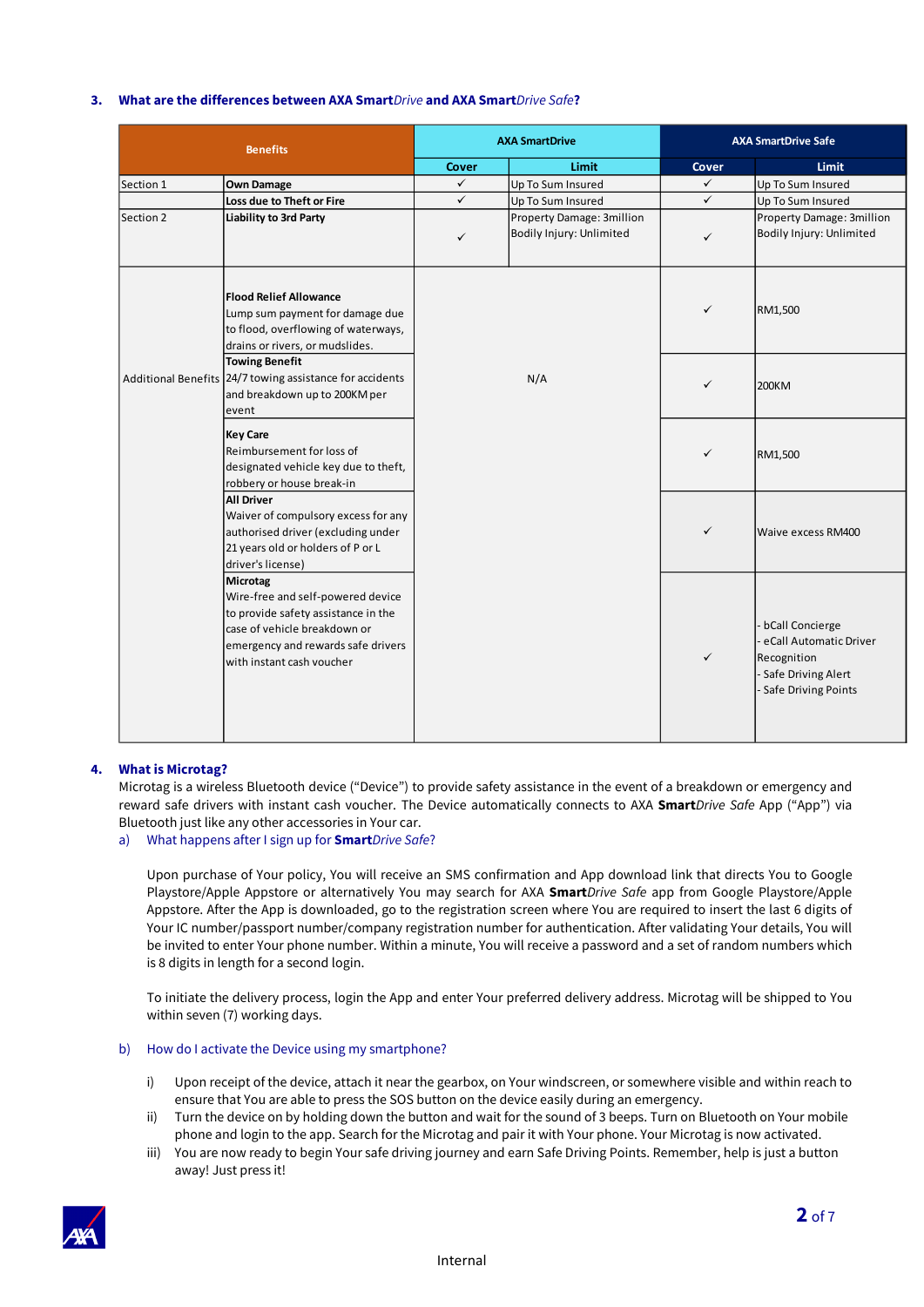Owner of the account may have one or more Device depending on the number of cars he owns. Each Device will be associated under one account of which the account owner and every other driver named in the account will be collecting Safe Driving Points and will be receiving safe driving advises. The key idea is to ensure the portability, recoverability and/or the transferability of points in the event of change of Device, loss of phone or change of car. Regardless of the scenario, the owner is able to recover both his account and points.

### c) What is Microtag benefits?

With the Device connected to the App in Your smartphone via Bluetooth, You are entitled to the following safety benefits:

- eCall ADR Automatic Driver Recognition: The system detects severe crashes via smartphone. In the event of accident, Our helpline will call You to provide assistance. Press the SOS button to disregard the alert if You are fine
- bCall Concierge: Press the SOS button on Microtag to request for assistance in the event of breakdown/emergency. Call Centre will assist and Customer will be redirected to authorized workshop
- Safe Driving Alert (SDA): Texting while driving is one of the major causes of accidents. Turn on SDA for real time friendly "beeping" alerts to notify drivers about unsafe events and to help preventing driving distraction, speeding and earning more rewards
- Safe Driving Points Earns reward points from each of Your safe driving trip

#### d) Is there a deadline for the activation of the Device?

To enjoy the full benefits of **Smart***Drive Safe*, You are recommended to complete the fitment and activate it within 30 days upon receipt of the device. You will also receive complimentary Safe Driving Points as soon as Microtag has been paired and activated to compensate for the time taken from the delivery of the device.

- e) What happens if multiple phones linked to the Microtag when all drivers enter the same car? The first to pair will record the trip. Turn off Bluetooth for a few seconds if You wish to pair with other phone.
- f) Can I still use my car's Bluetooth when the Microtag is connected? Yes. The Microtag uses BLE (Bluetooh Low Energy) technology and will not interfere with other Bluetooth devices nor Your ability to use any of Your phone's regular features while driving.

### g) Do I have to turn on **Smart***Drive Safe* app everytime I drive? No. As long as Your mobile phone and Bluetooth are turned on, the app will automatically connect with Microtag and run in the background.

h) My phone is in low power mode. Does this affect the app? When the phone is in low power mode, location and Bluetooth could get turned off. Best to connect it to a battery charger.

# i) Will the **Smart***Drive Safe* app drain my phone battery? How much data is consumed?

The app is designed to efficiently minimize battery consumption and uses very minimal data. It will only record trips once connected to Your Microtag.

#### j) Can I register more than one driver to the same Microtag device?

Yes, You can send an invitation to other drivers by clicking "Add Driver" via Your App. Each driver will receive an SMS with their own login credentials. They must download and login the App (accept all permissions) and pair it with the Device. Each driver can activate privacy mode that allows them to only view their own driving data.

k) Do I always need to turn on location services?

The App requires access to the location in order to automatically and accurately detect and record Your trip when paired with Microtag. Location is also used to provide You with emergency assistance to Your actual Car location whenever You press the SOS button on Microtag or in the event of severe accident is automatically triggered to our Call Centre via Your smartphone.

#### l) What happens in the event of accident or breakdown?

In the event of accident or breakdown, press the SOS button on the Device for 2 seconds to request for roadside assistance. The Device will beep for 15 seconds and will transmit Your request to the Call Centre who will arrange for towing assistance or direct You to the nearest authorized workshop. In the event of a severe accident, We can detect it via Your smartphone and will call the phone that was paired to the Device to provide assistance if required. You can also manually press the SOS button on Microtag to request for help.



.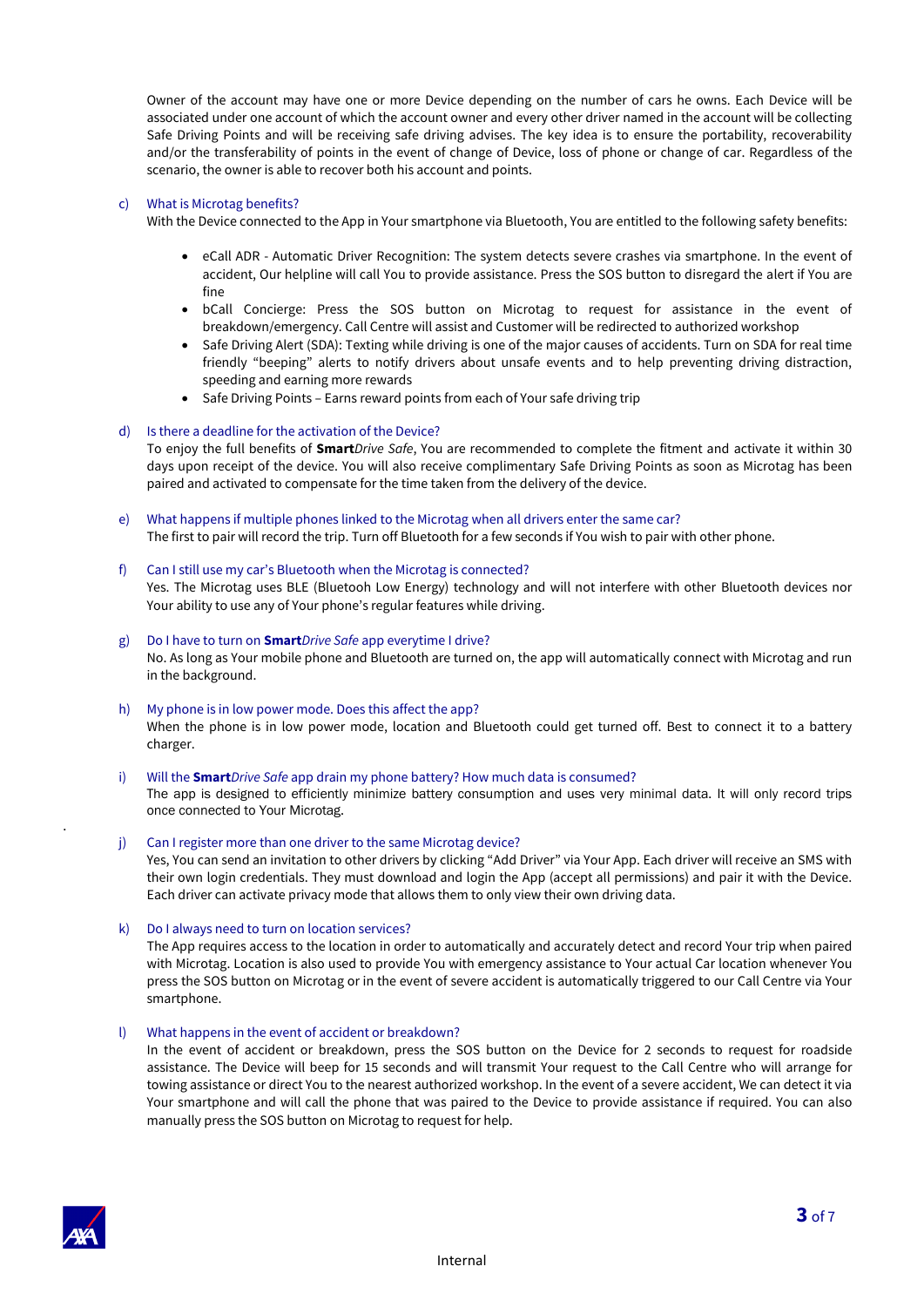# m) What type of information does the App collect?

The App uses location, speed and motion for the purpose of recording trips and determine score for Safe Driving Points. The score is based on how safely You drive, how You handle corners, braking and speeding and how frequently You use Your phone while driving.

# n) What is Safe Driving Points?

With the Device activated and paired to Your smartphone, You will be entitled to earn Safe Driving Points for each Your completed trip. If there are more than one driver driving Your Car (besides You), You may invite them along to pair their smartphone with Your Car's Microtag Device to enable them to earn and accumulate the Safe Driving Points from their trip too!

### o) How much points can I earn?

You are entitled to earn up to a maximum amount of points monthly depending on Your driving behaviour and Your basic premium as stated in Your Policy Schedule as follows: -

| <b>Basic Premium Before NCD</b>                                               | Maximum Points Monthly | Maximum Points Annually |
|-------------------------------------------------------------------------------|------------------------|-------------------------|
| <rm1,000< td=""><td>Up to <math>200</math></td><td>Up to 2400</td></rm1,000<> | Up to $200$            | Up to 2400              |
| RM1,000 to RM1,500                                                            | Up to 400              | Up to 4000              |
| RM1,500.01 to RM2,000                                                         | Up to $600$            | Up to 7200              |
| >RM2,000                                                                      | Up to $800$            | Up to 9600              |

#### p) Will my Safe Driving Points get expired?

As long as You are driving Your car and paired with the Microtag device, Your points will always remain active and can be carry forward to Your next policy renewal. However, all accumulated points will be expired/forfeited if You: (a) did not drive Your car for more than 90 days; or

- 
- (b) did not activate Bluetooth pairing with Microtag which is attached in Your car during Your driving trips for more than 90 days; or
- (c) lapsed Your policy and did not utilize the Safe Driving Points after 90 days whichever comes first.

We highly recommend You to keep track of Your Safe Driving Points in the App from time to time.

# q) What can I do with the earned Safe Driving Points?

The points can be used to redeem e-voucher(s) from any of the merchants listed in **Smart***Drive Safe* app at anytime as long as the points are still valid.

r) Who can redeem the Safe Driving Points?

Any driver(s) that is/are paired to the Device fitted in Your Car is/are entitled to earn Safe Driving Points, however, only the main account is allowed to redeem the voucher from the App.

#### s) If I cancel My Policy, do I need to return the Device?

The Device belongs to You. You are not required to return the Device if You cancel the Policy or choose not to renew with Us.

t) I accidentally lost my Device, how do I get replacement Device? We only provide one (1) time complimentary Device for Your car. If You lose or damage Your Device, You are required to pay RM90.00 per Device for replacement purpose.

#### **5. Do I need to pay for the additional benefits?**

The additional benefits premium is built into Your basic premium as a package.

#### **6. How much premium do I have to pay?**

The premium You have to pay may vary depending on You and Your vehicle risk profile, no-claim-discount (NCD) entitlement, optional benefits required and our underwriting requirements.

*Example* 

| <b>Vehicle Model</b> | <b>Sum Insured</b> | <b>AXA SmartDrive</b>  | <b>AXA SmartDrive Safe</b> |  |
|----------------------|--------------------|------------------------|----------------------------|--|
|                      |                    | <b>Premium Payable</b> | <b>Premium Payable</b>     |  |
| Mercedes C200        | RM250,000          | RM6,602.96             | RM6,677.16                 |  |

*\* Note: Premiums payable are excluding NCD, inclusive of SST and stamp duty for illustrative purpose only. Actual premium for individual policy varies according to the Risks Profile of policy holder*

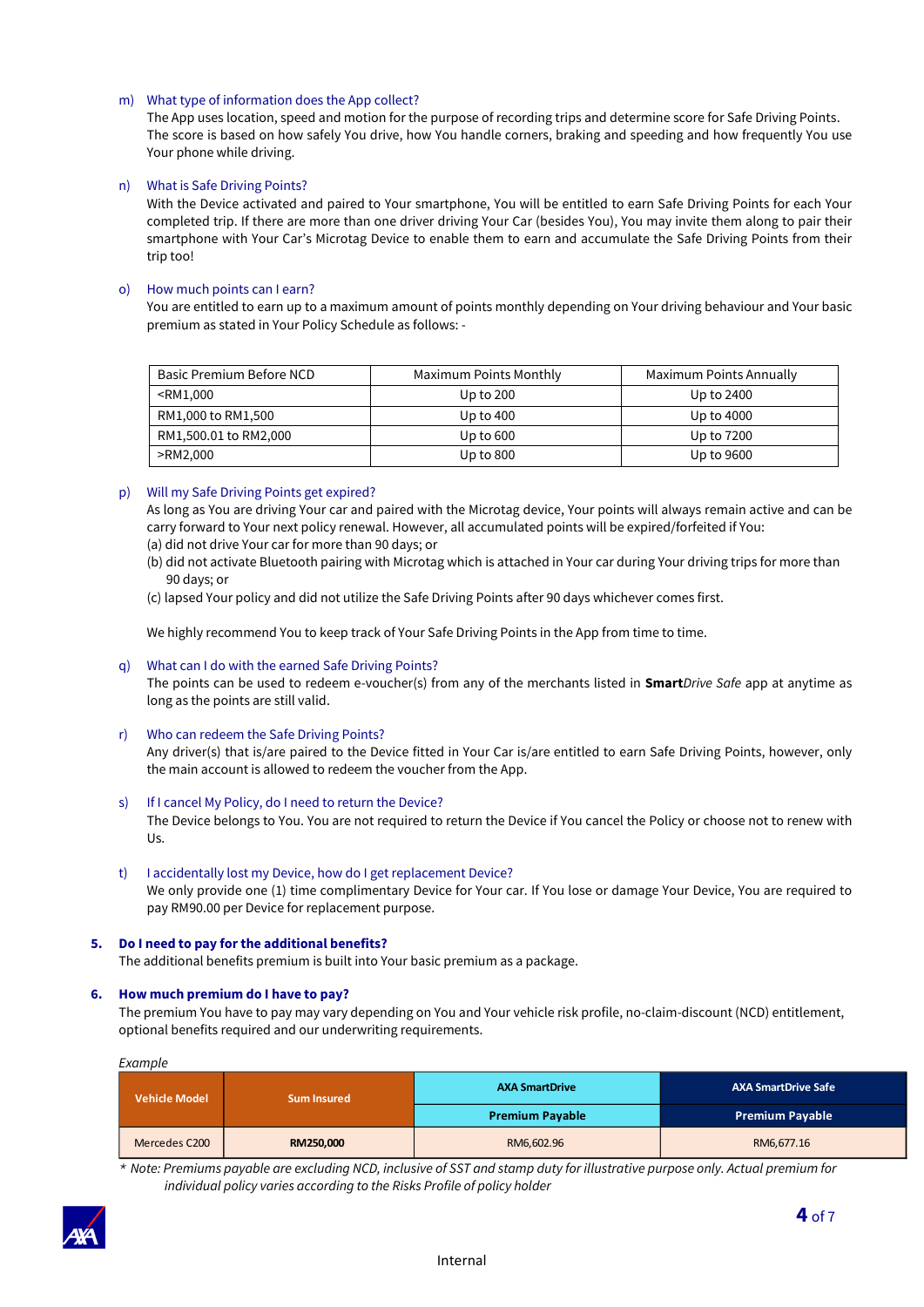#### **7. What are the fees and charges I have to pay?**

| i. Commission to the insurance agent (if any) | 10%         |
|-----------------------------------------------|-------------|
| ii. Stamp duty                                | <b>RM10</b> |
| iii. Sales & Services Tax                     | 6%          |

#### **8. What are some of the key terms and conditions that I should be aware of?**

- Duty of disclosure You must disclose all material facts which You know or ought to know such as Your personal pursuits which could affect the risk profile. You must ensure that the proposal form is completed accurately as it forms the basis of the insurance contract.
- Cash before cover Full premium must be paid to Us or Our authorized agent representing Us before cover can be granted.
- Under/ Over Insurance You must ensure that Your vehicle is insured at the appropriate amount.
- Compulsory excess if Your car is driven by a person who is:
	- a) Under age 21 or
	- b) A "L" license holder or
	- c) A full license holder for less than 2 years or
	- The amount of loss You have to bear is RM400
- Claims After an event which may become the subject of claims under the policy,
	- a) Please make a police report within 24 hours and immediately notify Us in writing with full details
	- b) Betterment would be applied for Your vehicle aged five years and above
	- c) You may not be entitled to a NCD on renewal of Your policy

*Note: The list is non-exhaustive. Please refer to the policy contract for the full list of terms and conditions under this policy.* 

#### *9.* **How much should You insure Your vehicle under a Comprehensive or Third Party, Fire and Theft Policy?**

The following are the Sum Insured values that You would need to take into consideration when insuring Your vehicle. This is to ensure Your vehicle is not over or under insured.

• Market Value

We refer to the Motor Vehicle Market Valuation System provided by Insurance Services Malaysia Berhad (ISM) to determine the Sum Insured of Your vehicle at the time You purchase / renew Your policy, as well as the Market Value at the time of loss. When a claim is made, the Market Value of Your vehicle would be determined by ISM and this value would be accepted as the cost of purchasing a replacement vehicle of the same make, model and age as Your vehicle at the time of loss.

#### • Agreed Value

This value is the maximum amount paid for Your vehicle, based on Your vehicle's model and year if Your vehicle is stolen or declared total loss. This value will be agreed at the commencement of Your policy and will be used as the basis of settlement. In the event of a claim as a result of theft or total loss, this value will be the sum of payout as stated in Your policy.

• Sum Insured

If no Market Value is available from the Insurance Services Malaysia Berhad (ISM) for Your vehicle at the time You purchase / renew Your Policy, the Market Value of Your vehicle would be determined by a Registered Adjuster. That value will be agreed to by both You and Us to be the sum insured. The Sum Insured must be sufficient to cover the cost to replace Your vehicle in the event of theft or total loss.

#### **10. My bank requires me to insure my vehicle with a sum that is higher than the recommended sum insured in view of my loan amount. Am I allowed to do so?**

You are allowed to insure Your vehicle at a sum insured value higher than the recommended Market Value if Your bank insisted. However, in the event of a claim, You will only be paid up to the Market Value of the vehicle at the point of loss.

#### **11. Can I choose to insure my vehicle at any value I find suitable? I expect the insurance company to pay me the amount I have insured for my vehicle when I make a claim.**

To be safe, You should insure Your vehicle at its current market value. In the event of a claim, You will only be paid the market value of Your vehicle at the point of loss and not be paid the amount determined by You. If You over-insure Your vehicle, You are at the risk of paying higher but unnecessary premiums. If You under-insure Your vehicle, it will result in a penalty where You have to bear a portion of the loss in proportion to the Under-Insurance Rules.

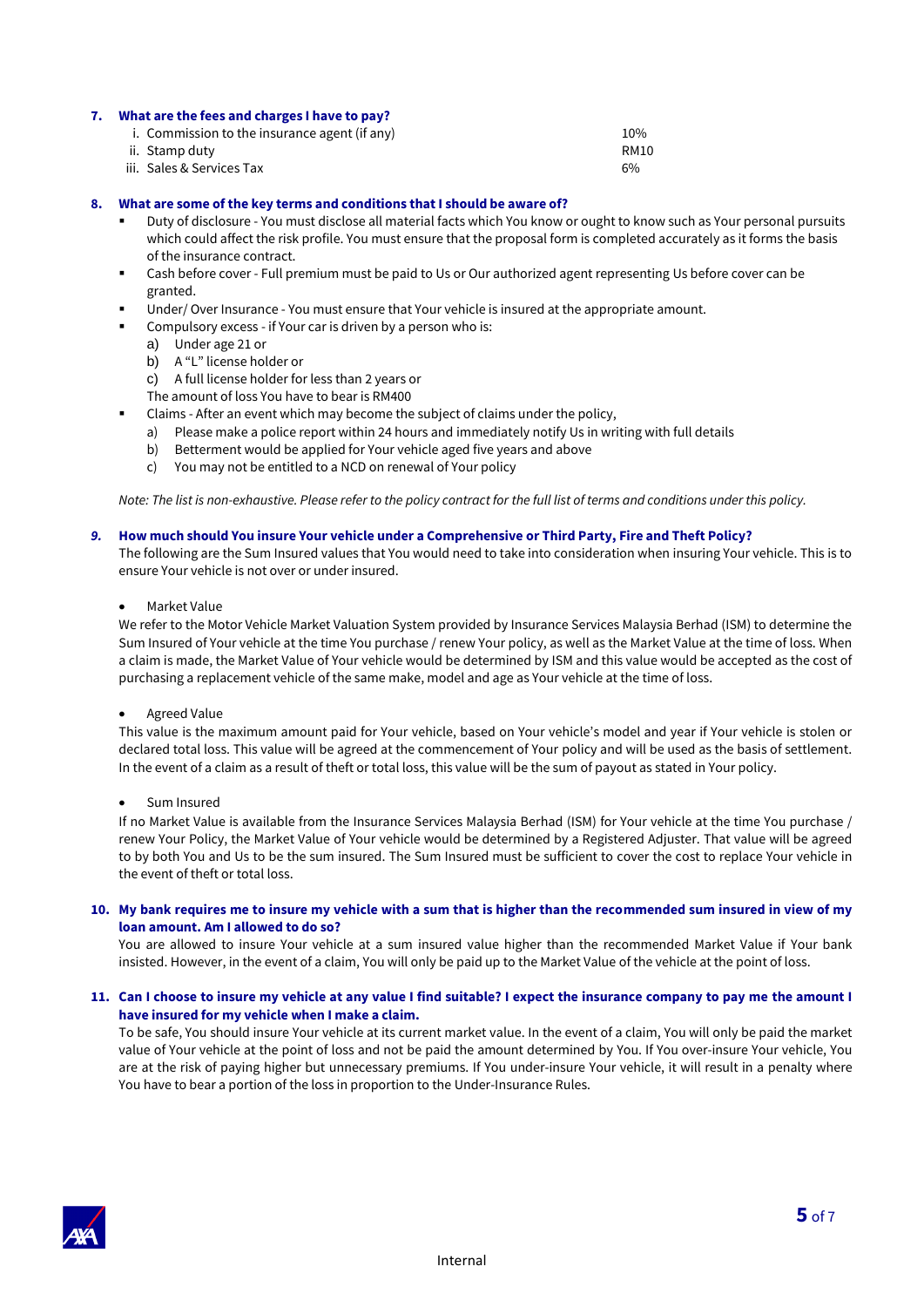# **12. Can I choose where to send my car for repairs after an accident?**

- After an accident, you may send your car to any of the following motor repairer workshops:
- A repairer workshop approved by us
- A repairer workshop which we have granted special approval (other than our approved Panel Workshop)
- A repairer workshop approved by Persatuan Insurans Am Malaysia (PIAM) under the PIAM Approved Repairers Scheme (PARS)

However, we would encourage you to send your car to our Panel Workshop to enjoy the following benefits:

- **Speed:** Repairs for damage up to RM 10,000 will be completed in 5-10 working days
- **Hassle- free:** Repair status updates, assistance in collection of documents, free ride to police station/workshop, pick up and car delivery services
- **Safety:** Dedicated AXA Road Rescue Trucks providing safety and convenience
- **Quality:** High quality repair and workmanship
- Assurance: Original parts guaranteed with 12-months warranty period

*Note: This list is non-exhaustive. Please refer to the policy contract for the terms and conditions under this policy.*

Should you prefer sending your car to a motor repairer workshop that is not in our approved Panel Workshop, please take note of the following:

- You will have to bear full potential risk and consequences of having your car repaired at the said repairer (if any)
- We have no control on charges imposed by the Non-panel Workshop. AXA will only pay up to the equivalent sum of repair at the Panel Workshop
- You will not be able to enjoy the abovementioned value-added services and benefits supported by our Panel Workshops.

A list of the Panel Workshop can be obtained from our webpage: [www.axa.com.my/contact-us.](http://www.axa.com.my/contact-us)

#### **13. What are the major exclusions under this policy?**

This policy does not cover certain losses, such as:

- Your own death or bodily injury due to motor accident
- Your liability against claims from passengers in Your vehicle
- Loss, damage or liability arising from an act of nature i.e. flood, storm or landslide.

*Note: This list is non-exhaustive. Please refer to the policy contract for the full list of exclusions under this policy.*

#### **14. Can I cancel my policy?**

You may cancel the policy by giving written notice and Your original Certificate of Insurance or duly certified Statutory Declaration to Us. Upon cancellation, any refund of the premium would be based the short-period rates table calculated for the time We were on risk until the date We received the Certificate of Insurance :-

| <b>Period of Insurance</b> | <b>Refund of Premium</b>     |  |
|----------------------------|------------------------------|--|
| Not exceeding 1 week       | 87.5% of the total premium   |  |
| Not exceeding 1 month      | 75.0% of the total premium   |  |
| Not exceeding 2 months     | 62.5% of the total premium   |  |
| Not exceeding 3 months     | 50.0% of the total premium   |  |
| Not exceeding 4 months     | 37.5% of the total premium   |  |
| Not exceeding 6 months     | 25.0% of the total premium   |  |
| Not exceeding 8 months     | 12.5% of the total premium   |  |
| <b>Exceeding 8 months</b>  | No refund of premium allowed |  |

If the cancellation requested by You is made after Your car has been insured continuously with Us (including renewals) for a period of not less than twelve (12) months under this Policy, You will be entitled to a refund premium for the unexpired period calculated on a pro-rata basis from the date We receive the original Certificate of Insurance or duly certified Statutory Declaration from You to the expiry date of the Policy.